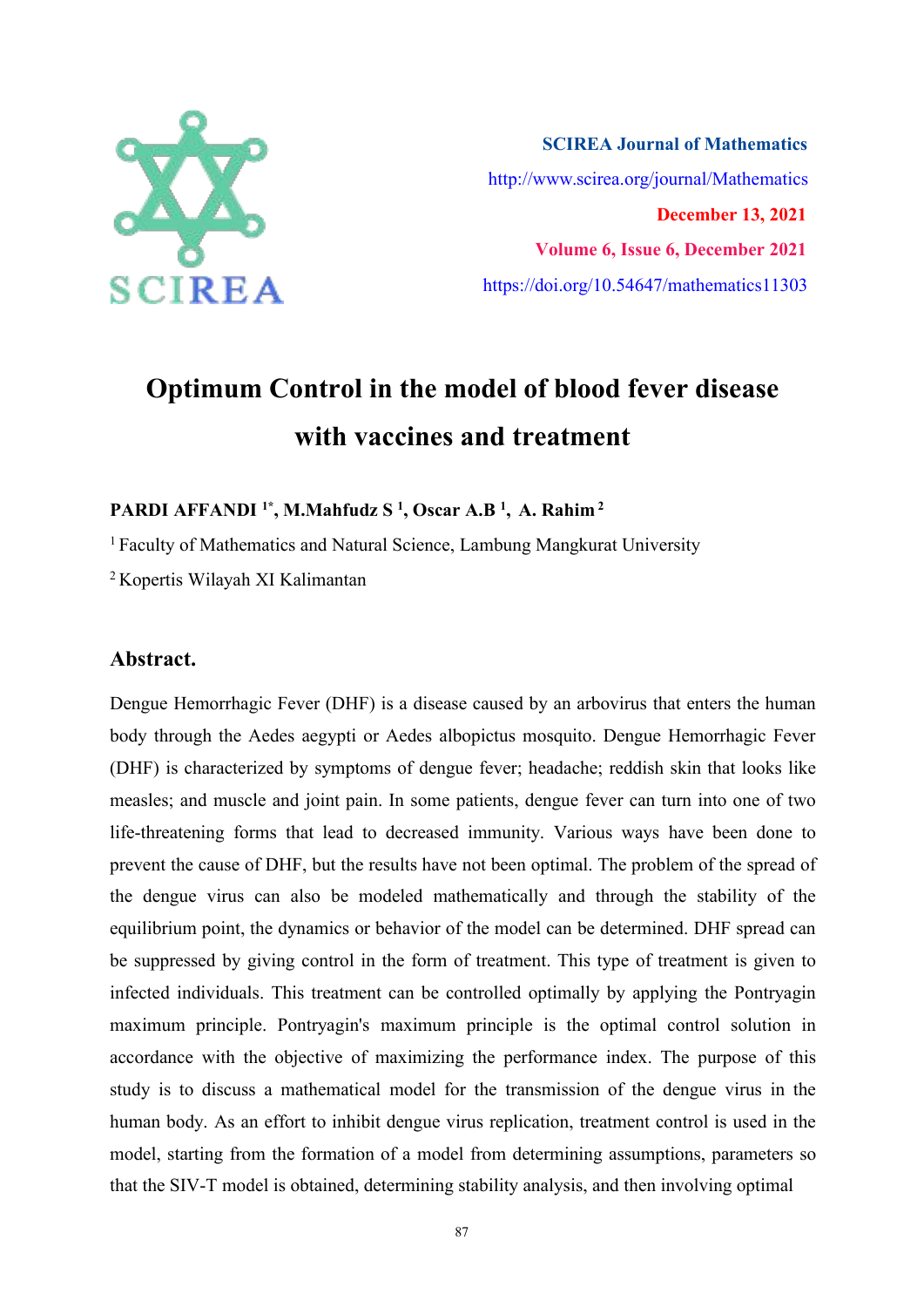control with Pontryagin's minimum principle to carry out optimal control strategies for the fever disease model. Dengue Hemorrhagic Fever (DHF) was also simulated using the software. The results of this study are to explain how the model of the spread of the dengue virus in the human body is formed, obtained 2 equilibrium points, namely a disease-free equilibrium point, local asymptotically stable, and a local asymptotically stable endemic point. The optimal control strategy in the spread model of the dengue virus aims to maximize the number of healthy cells by administering a control in the form of treatment.

**Keywords**: DHF disease model, optimal control, Pontryagin's maximum principle.

# **INTRODUCTION**

Instruments that underlie the influence of disease spread can be detected through mathematical modeling, applying control strategies, and their applications. Many references that apply control theory to disease problems include [1], [2], [3], [4], [5], [6] also by Kermack, WO and Mc Kendrick, A. G [7], Bellomo, N. and Preziosi, L. [8]. However, control theory is also widely applied to industrial and inventory problems [9], [10]. This study used many disease models were used as objects in this study, including malaria, scabies, diarrhea, dysentery, and dengue hemorrhagic fever (DHF).

DHF is an infection caused by the dengue virus. Several types of mosquitoes transmit or spread the dengue virus. Some symptoms of dengue are fever; headache; reddish skin that looks like measles; and muscle and joint pain. In some patients, dengue fever can change into two life-threatening forms [16], [17]. Much research on the spread of dengue fever has been carried out, which is applied to the host-vector model used. The controls such as prevention and insecticide could use the best role in the disease eradication from the community [28].

Based on Banjarmasin City Health Service Report[14] Kalimantan Province Health Profile data for  $[15]$ , this disease is related to environmental conditions and community behavior, DHF is endemic both in urban areas and well in rural areas.<br>Figure 1 shows that the morbidity rate in South Kalimantan Province in 2019 is 56.6 per

100,000 with 2,401 cases with a total of 14 cases of dengue fever (CFR / death rate 0.6%).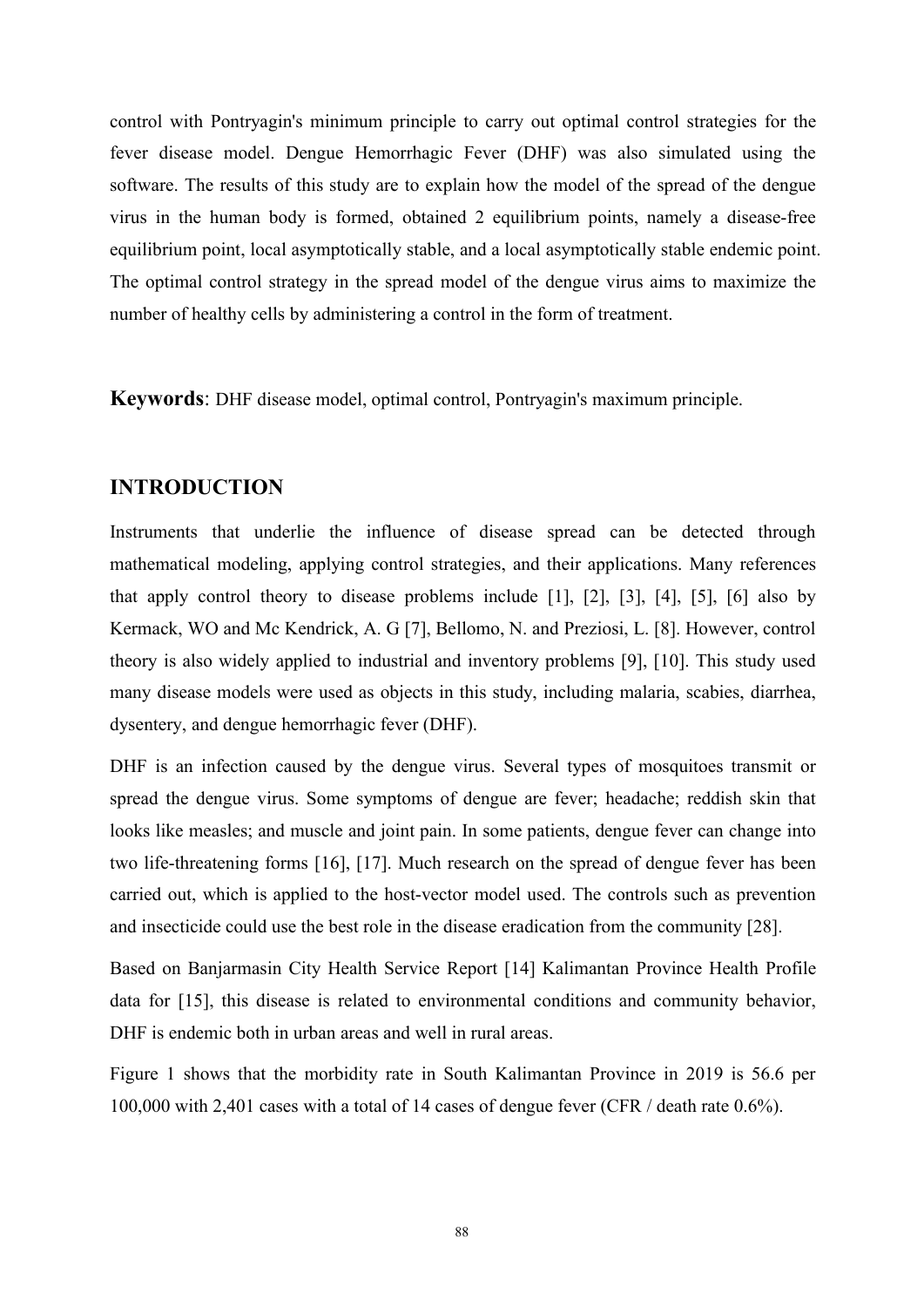

Sumber: Profil: Kabupaten/Kota di Provinsi Kalimantan Selatan tahun 2019

**Figure 1 Incidence Rate (IR)and Case Fatality Rate (CFR) of DHF in South Kalimantan in 2019.**

Dengue Hemorrhagic Fever (DHF) always increases at the beginning of the rainy season, this is due to a large amount of water where is a place for Aedes aegypti mosquitoes, Aedes albopictus, Aedes Africanus, anopheles, and others. However, Aedes aegypti is the most dangerous and mosquito found in the environment. This mosquito cause dengue hemorrhagic fever (DHF). Specially flood impact that hit, South Kalimantan region in mid-January 2021 brought out a high risk of this disease. The flood submerged thousands of houses, according to Head of BNPB Disaster Data, Information, and Communication Center Raditya Jati, it came from Tapin Regency, Banjarbaru city, Hulu Sungai Tengah Regency, Hulu Sungai Selatan Regency, Banjarmasin City, and Banjar Regency. This condition is feared to be a potential condition named extraordinary event (KLB) of Dengue Hemorrhagic Fever (DHF).

There are many ways that the government through the South Kalimantan Health Office, especially the Banjar Regency and Banjarmasin City governments, can overcome this dengue problem, but cooperation is still needed to solve this problem properly. This research involves optimal control models and theories. Prevention of disease spread through optimal control has been widely studied, such as optimal control studies on the spread model of dengue fever with insecticide control [16], and chemical cure [17].

The model used is a system of differential equations that represents the SIV-T epidemic that describes Dengue Hemorrhagic Fever. The optimal control strategy is proposed to reduce the number of infected humans by using a control in the form of treatment. The type of treatment used is appropriate [15], [19], given to infected individuals. This treatment can be optimally controlled by applying the Pontryagin maximum principle. The Pontryagin maximum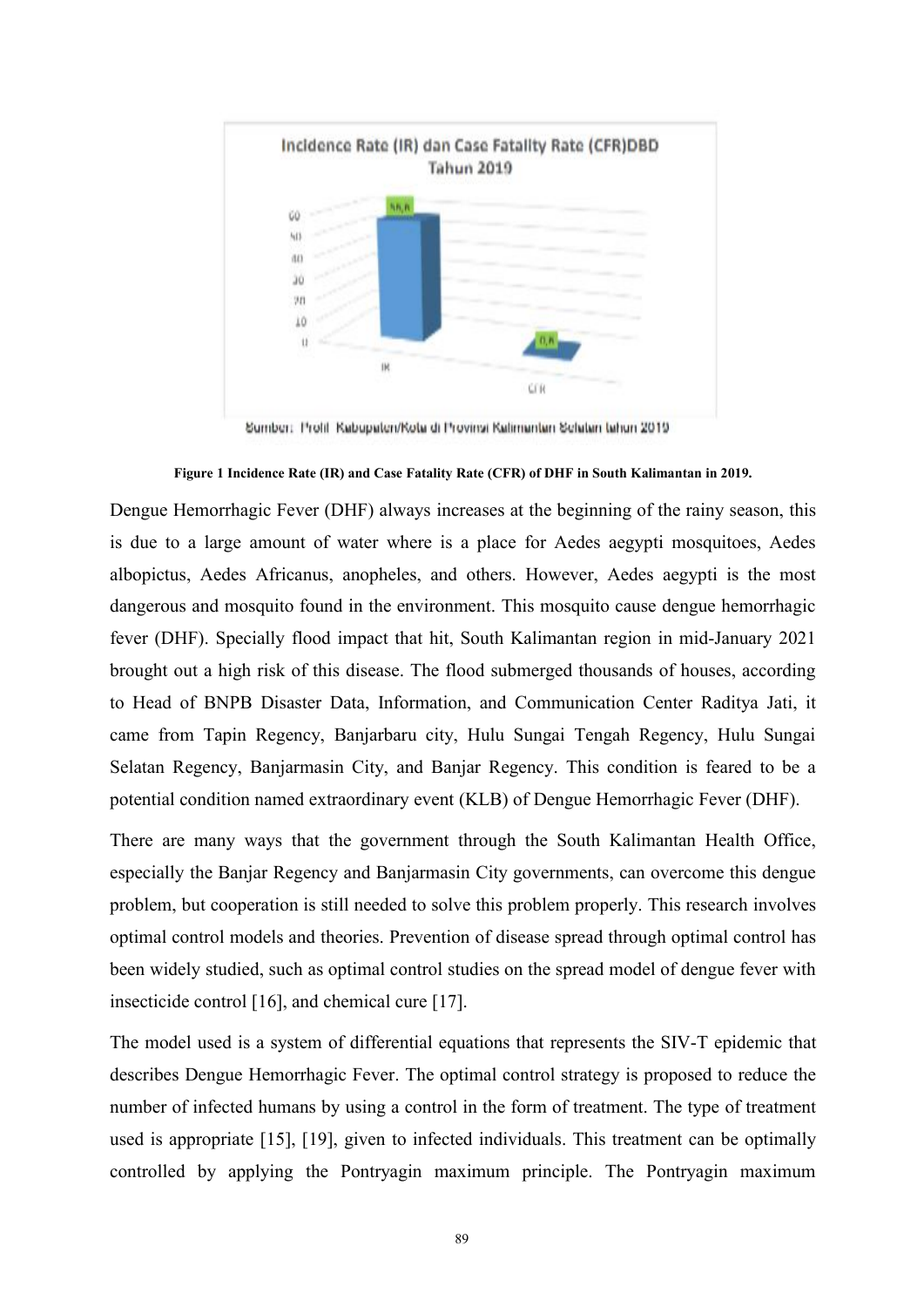principle is used to find the necessary conditions for the existence of optimal control. The numerical approximation method is used to solve the optimal control system.

The purpose of discussing a mathematical model for the transmission of the dengue virus in the human body. In an effort to inhibit dengue virus replication, treatment control is used in the model, starting from the formation of a model from determining assumptions, parameters so that the SIV-T model is obtained, determining stability analysis, and then involving optimal control with Pontryagin's minimum principle to carry out optimal control strategies for the model of fever. Dengue Hemorrhagic Fever (DHF) was also simulated using the software.

# **METHODOLOGY**

This research begins with implying the previous DHF model in order to compile initial assumptions and determine the initial model. Model mathematical discussed is the transmission of the dengue virus in the body [9]. Secondary data are collected by questionnaires distributed to the community around Martapura river banks to obtain appropriate, reliable, and valid data. These data highly relevant to the research objectives are collected, a good data collection mechanism must first be prepared so that the data obtained will be valid, accurate, and reliable in model formation.

The data that will be used in this research is survey data distributed to the community around Martapura River banks in Banjarmasin City. The processing research data, start with determining the most influential parameters as the causative factors for dengue hemorrhagic fever (DHF). This process uses a regression method so that the dominant factor is obtained from several factors.

# **RESULTS AND DISCUSSION**

#### **Research data**

The data collection method is carried out in two ways, namely offline and also online. The offline method is done by distributing questionnaires around the banks of the Martapura River. Before the step of forming the model, the first step is to conduct a data survey related to the variables that have the most influence on the model. The first step is to carry out a collection process, which is carried out in community settlements around the Martapura River. The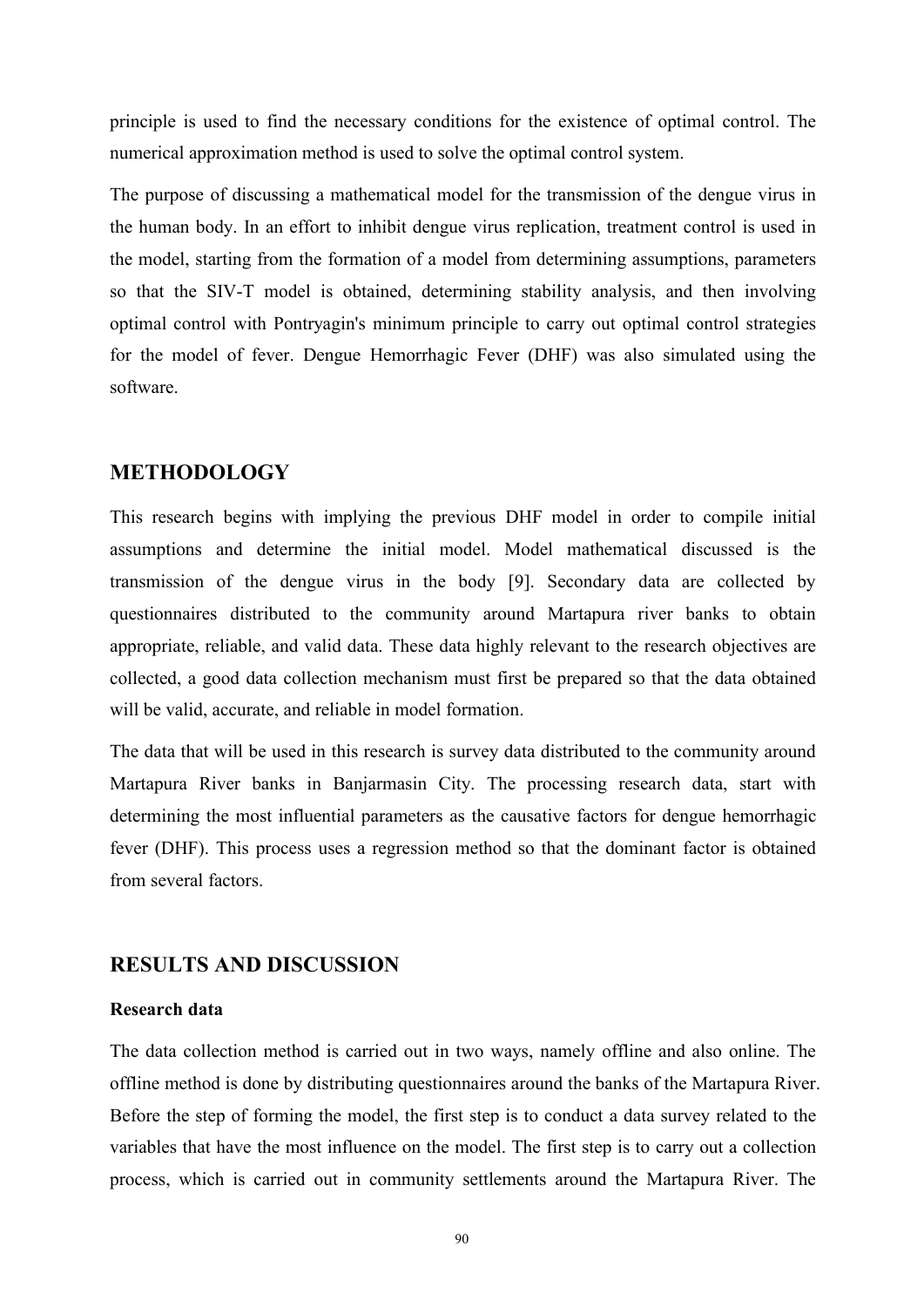polling process is carried out to obtain some of the most influential variables that will be used in the DHF disease model by first conducting validation and reliability tests. After obtaining valid data, then data reliability testing is carried out to find out whether an instrument is reliable enough to be used as a data collection tool. The concept of reliability refers to the notion that an instrument can be trusted to be used as a data collection tool. From the test, the output is obtained so that. After obtaining valid and reliable data, the next step is to distribute the questionnaires to respondents offline and online. The distribution of online questionnaires was carried out using a webinar involving representatives of schools on the Martapura Riverbank, Banjarmasin.

#### **Modeling the Spread of the DHF Virus in the Human Body**

Based on the Diekmann and Heesterbeek Model, the basis of the known epidemic model is the SIR model. This model divides the population into three sub-populations, namely the susceptible sub-population, the infectious sub-population, and the Removed sub-population. From this basic model, the model will be able to develop into models with other variations. The growth of each sub-population will be modeled by differential a equation so that the growth rate of the sub-population will form a differential system.

The model that will be discussed in this chapter is the SIV-T (Susceptibles, Infectious, Viruses, and Treatment) model on the transmission of the dengue virus in the human body by paying attention to the facts and assumptions used. This model is assumed to consist of four compartments, namely:

1. Susceptible group, denoted by  $S(t)$ , is the number of classes of susceptible cell population at time t.

2. Infected group, denoted by I (t), namely the number of population classes of cells infected at time t.

3. Dengue virus population class group (viruses), which is then denoted by  $V(t)$ 

4. Treatment group (herbal treatment) is denoted by T (t) class population of cells infected with the virus and then get herbal treatment.

The assumptions used in this model are as follows:

1. There are no other microorganisms that attack the human body apart from the dengue virus.

2. Dengue virus infection occurs internally, namely in the human body.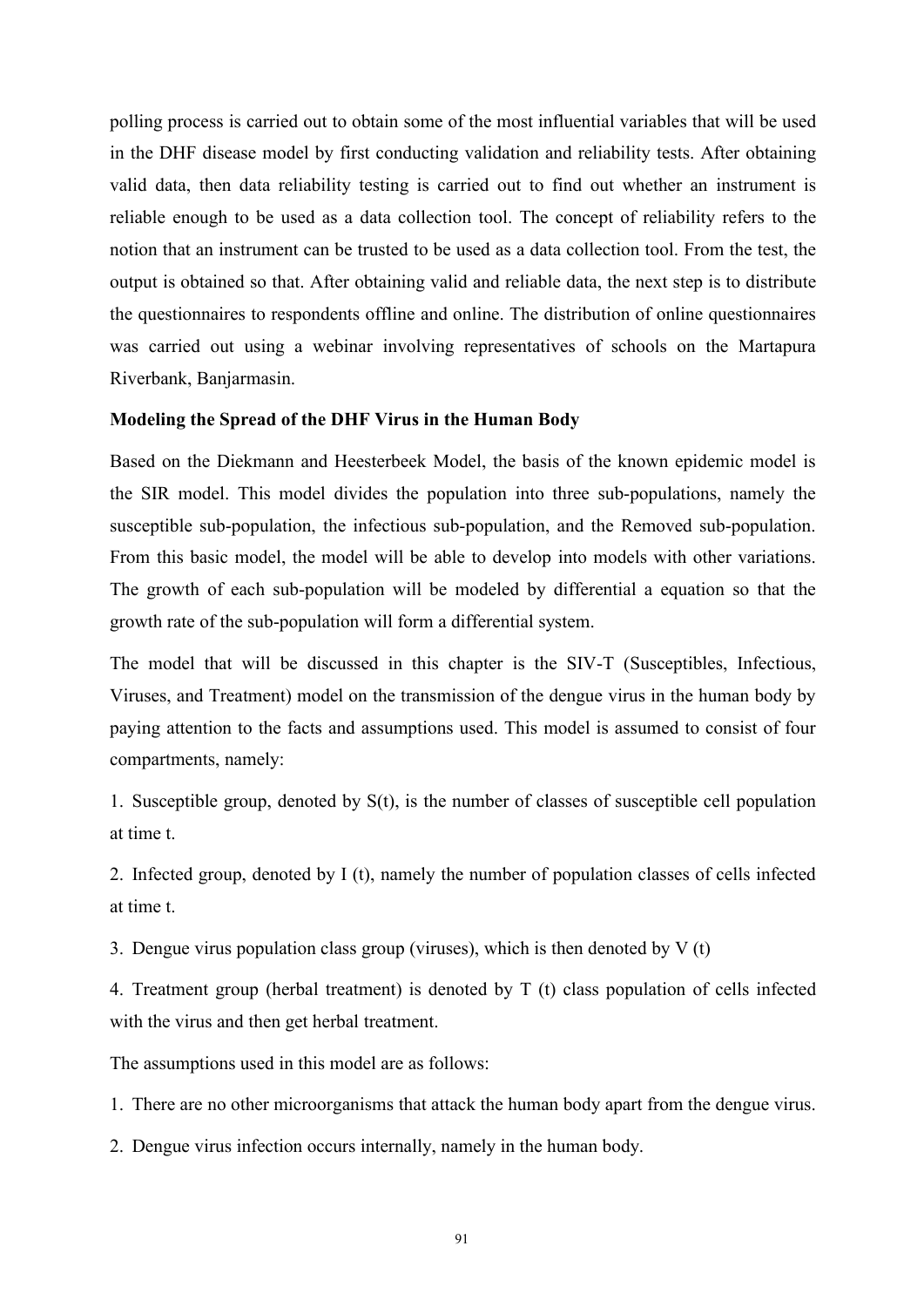- 3. The herbal treatment given can inhibit the dengue virus reflection.
- 4. The population is closed and constant.
- 5. T cells work to kill the dengue virus
- 6. Herbal medicine can inhibit the replication of the dengue virus
- 7. The density of susceptible cells increases at a constant rate of a.

The variables and parameters used in the model of the dengue virus transmission process in the human body are presented in the table below:

| No. | Variables | Explanation                                                                                      |  |
|-----|-----------|--------------------------------------------------------------------------------------------------|--|
|     | S(t)      | susceptible cell population class                                                                |  |
|     | I(t)      | virus-infected cell population class                                                             |  |
|     | T(t)      | The class population of cells infected with the virus then<br>receive herbal medicinal treatment |  |
| 4   | V(t)      | dengue virus population classes                                                                  |  |

#### **Table 4.1 List of Variables**

## **Table 4.2 List of Parameters**

| No | Para<br>meters   | Explanation                                                    |  |
|----|------------------|----------------------------------------------------------------|--|
| 1  | $\alpha$         | The pure birth rate of susceptible cells                       |  |
| 2  | $\boldsymbol{b}$ | The proportion of the number of dengue viruses that transmit   |  |
| 3  | d                | The pure cell death rate of susceptible cells                  |  |
| 4  | w                | Pure cell death of rate infected cells                         |  |
| 5  | $\boldsymbol{n}$ | Number of dengue virus duplications                            |  |
| 6  | m                | The proportion number of infected cells that produce the virus |  |
| 7  | c <sub>1</sub>   | Dengue of virus pure death rate                                |  |
| 8  | c <sub>2</sub>   | Dengue of virus death rate caused by T cells                   |  |
| 9  | $\boldsymbol{p}$ | The death rate of dengue virus caused by herbal treatment      |  |
| 10 | q                | The rate of infected cells receiving herbal treatment          |  |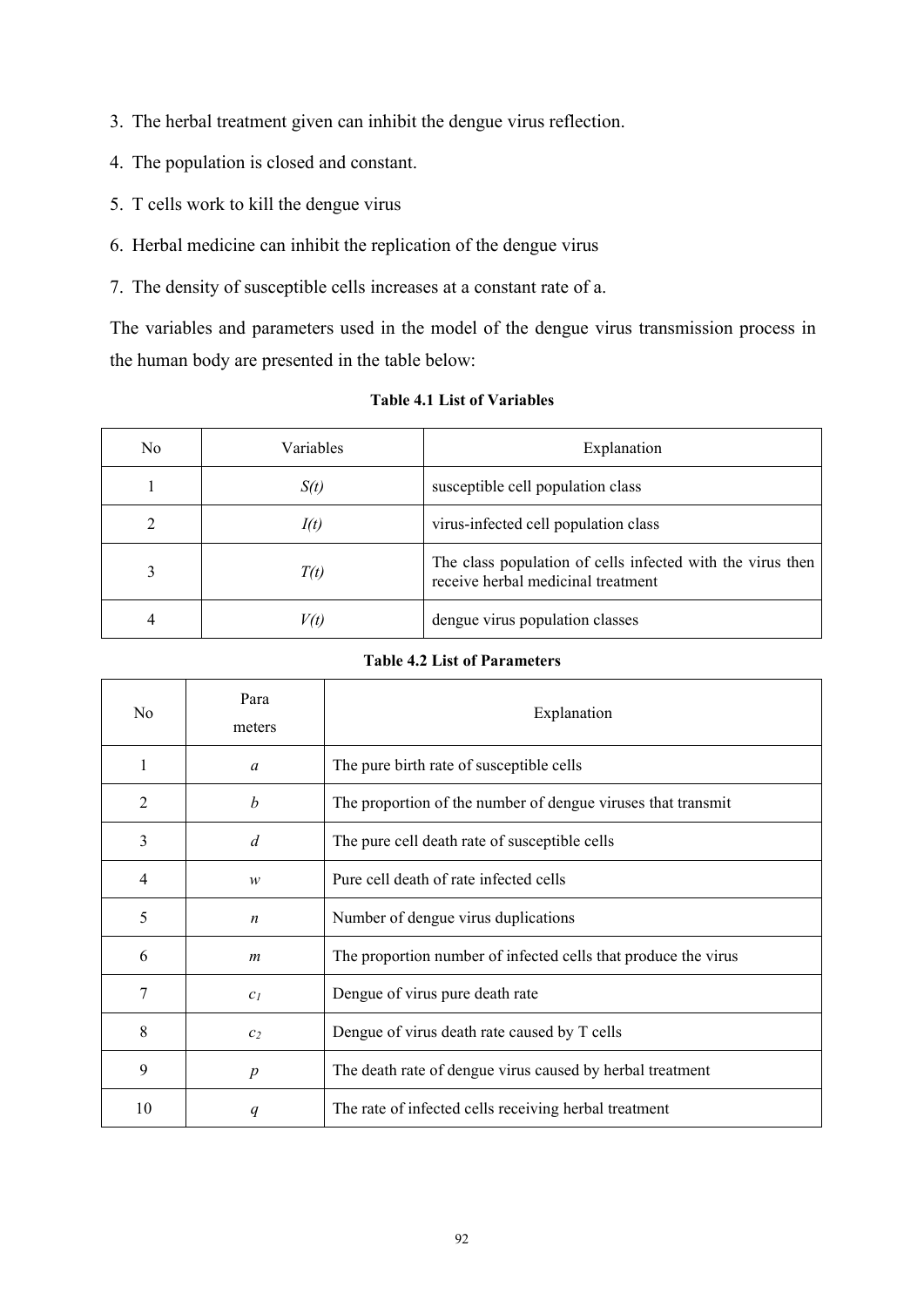#### **Mathematical Model Formation**

The formation of a mathematical model uses the SIT-V Model, which transmits the dengue virus in the human body. In the construction of the model, it is divided into 4 (four) population class compartments, namely S class population of susceptible cells (susceptible), I class population of cells infected (infectious) virus, T class population of cells infected with the virus then get herbal treatment and population class V dengue viruses (viruses).



**Figure 2. Diagram of the Dengue Virus Transmission Process in the Human Body**

Based on the diagram above, the things that affect the spreading of. The dengue virus is presented in the mathematical model in Figure 4.1.

$$
f_1(S, I, V, T) = aS - bSI - bSV - dS
$$
  

$$
f_2(S, I, V, T) = bSI - wI - mnl - qIT
$$
  

$$
f_3(S, I, V, T) = qIT - \mu T - pTV
$$
  

$$
f_4(S, I, V, T) = mnl + pTV - (c1 + c2)V
$$

Then the equilibrium point will be obtained if it is satisfied

$$
aS - bSI - bSV - dS = 0
$$
  

$$
bSI - wI - mnl - qIT = 0
$$
  

$$
qIT - \mu T - pTV = 0
$$
  

$$
mnl + pTV - (c1 + c2)V = 0
$$

So that it will obtain a satisfactory equilibrium point

$$
Q_0 = (S_0^*, I_0^*, V_0^*, T_0^*) = \left(\frac{(mn+w)}{b}, 0, 0, 0\right)
$$
 and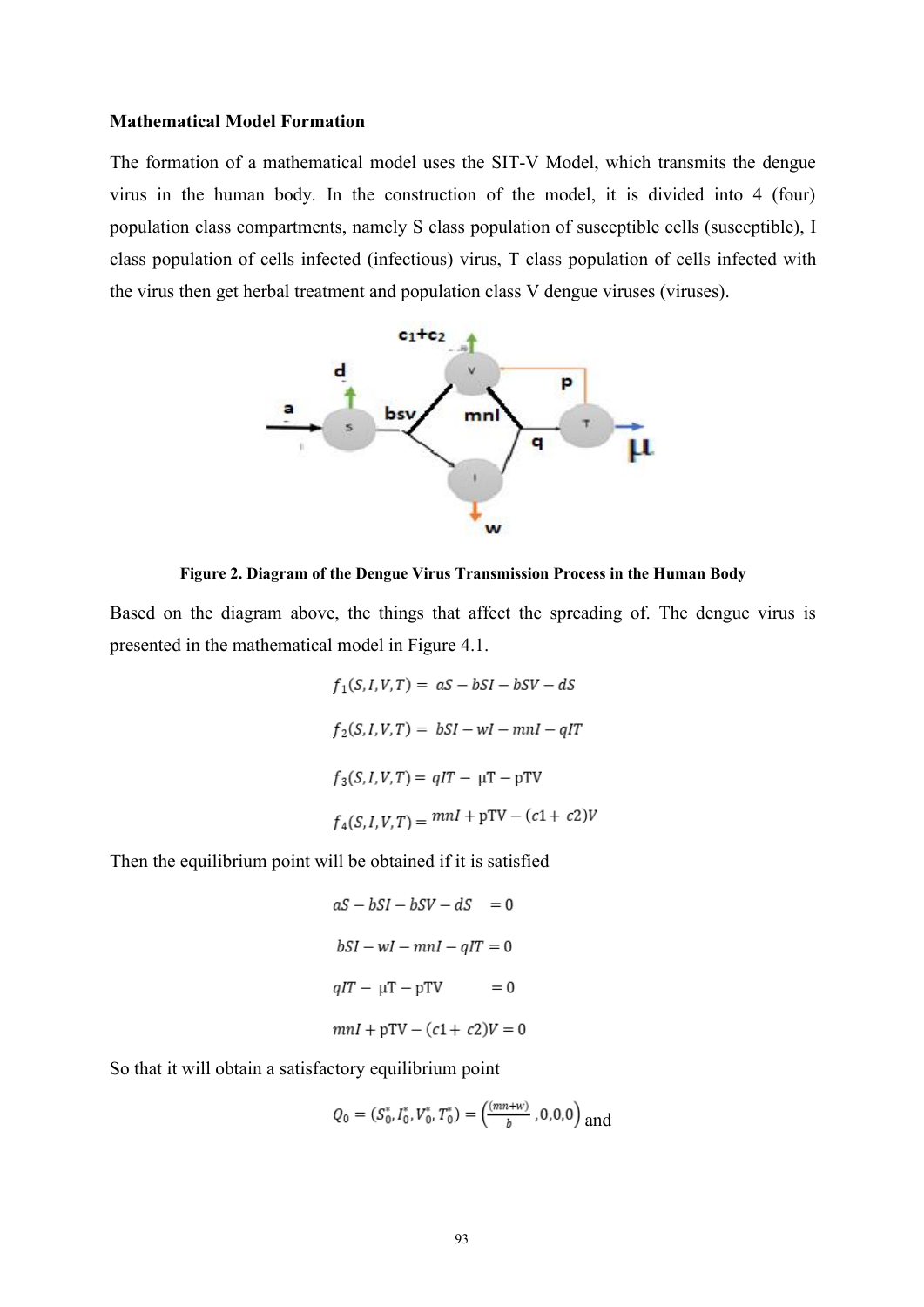$$
Q_1 = (S_0^*, I_0^*, V_0^*, T_0^*) =
$$
  

$$
\left(\frac{(mn+qT+w)}{b}, \frac{b(pT-(c1+c2)) - bmn-d(pT-(c1+c2))}{a(pT-(c1+c2))}, \frac{-mn}{(pT-(c1+c2))}, \frac{\mu}{(qI+pV)}\right)
$$

Basic reproduction number  $(R_0)$  is a parameter used to determine the spread of the dengue virus and  $R<sub>0</sub>$  is used as a measure to express the level of dengue virus infection.

To obtain  $R_0$ , the following calculation is carried out, a population is said to be virus-free if the virus will gradually disappear over time so that endemic does not occur. Therefore  $R_0$  can be obtained if the change in the spread of the dengue virus, to time is less, than zero, the reproduction number is othreetained

$$
R_0 = \frac{bS - mn - qT}{w} < 1
$$

### **Lemma 4.1**

Free of equilibrium for DHF locally asymptotically at stable if  $R_0 < 1$  and not stable if  $R_0 > 1$ .

## **Proof:**

The equation model is a system of nonlinear differential equations, it can be determined by linearizing using one way with Jacobian matrix. The equation above supposes to be Jacobian matrix is obtained as follows :

$$
= \begin{bmatrix} a - bl - bl + d & -bS & -bS & 0 \\ bl & bS - w - mn - qT & 0 & -ql \\ 0 & qT & -pT & qI - \mu - pV \\ 0 & mn & pT - c_1 - c_2 & pV \end{bmatrix}
$$

It can determine eigenvalues of the DHF model at the virus-free equilibrium point, a substitution is used  $Q_0 = (S_0^*, I_0^*, V_0^*, T_0^*) = (\frac{(mn+w)}{b}, 0, 0, 0)$  value will be obtained

| $J=\left[\begin{array}{cc} 0 \\ 0 \\ 0 \end{array}\right]$ |    | $\begin{bmatrix} a+d & -(mn+w) & -(mn+w) \end{bmatrix}$ | $\begin{bmatrix} 0 \\ 0 \\ -\mu \\ 0 \end{bmatrix}$ |
|------------------------------------------------------------|----|---------------------------------------------------------|-----------------------------------------------------|
|                                                            |    |                                                         |                                                     |
|                                                            |    |                                                         |                                                     |
|                                                            | mп | $-(c_1+c_2)$                                            |                                                     |

the characteristics equation and eigen values obtained from the dengue virus spread model  $\lambda_1 = -(a + d), \lambda_2 = -\mu \text{ dan } \lambda_3 = 0 \text{ and } R_0 < 1$ 

hence the virus-free equilibrium point is asymptotically stable, This explains that in a long time no dengue virus had attacked so that no cells were infected.

$$
Q_1 = (S_0^*, I_0^*, V_0^*, T_0^*) = \n\text{Than}\left(\frac{(mn + qT + w)}{b}, \frac{b(pT - (c1 + c2)) - bmn - d(pT - (c1 + c2))}{a(pT - (c1 + c2))}, \frac{-mI}{(pT - (c1 + c2))}, \frac{\mu}{(qI + pV)}\right)
$$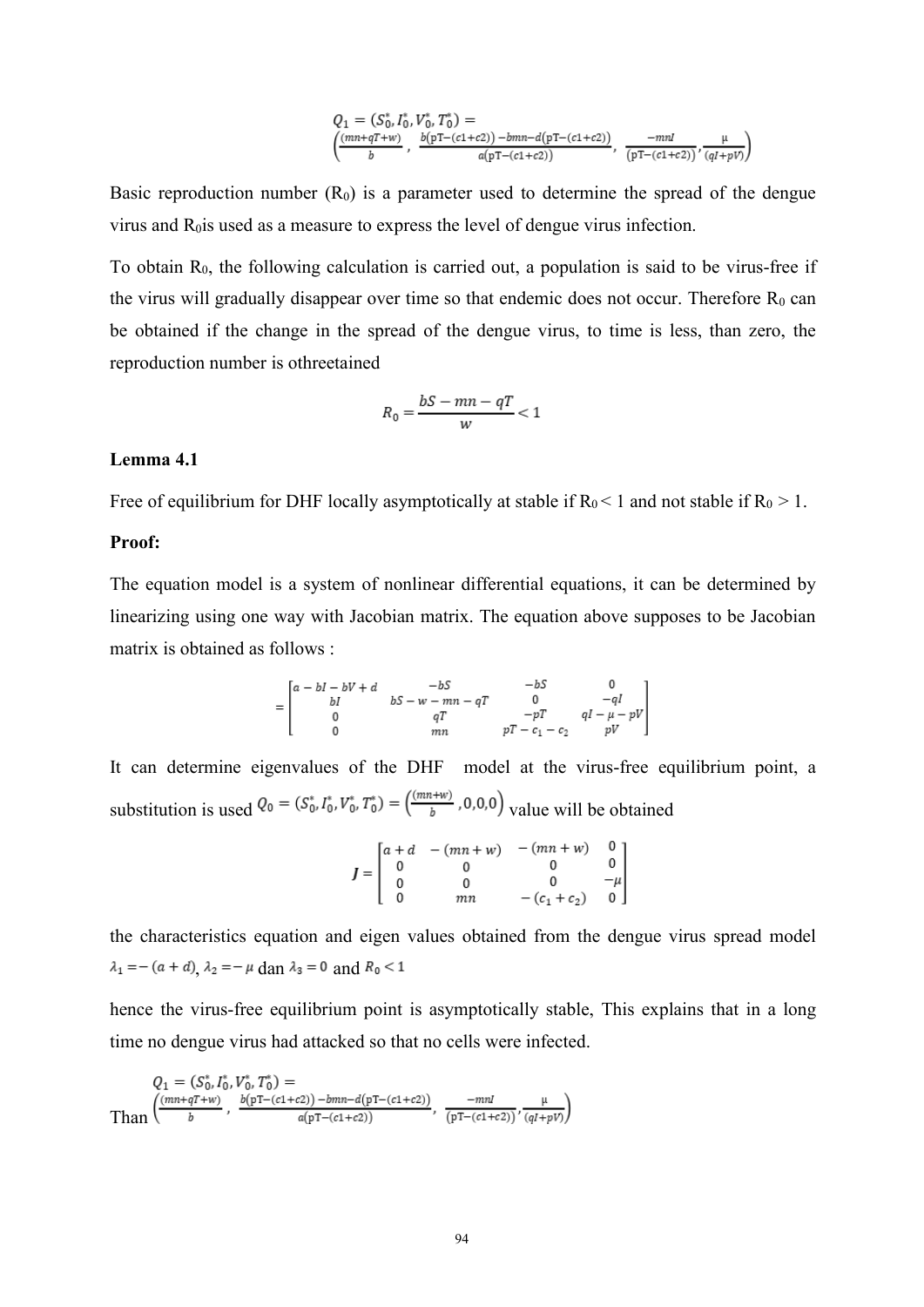Then the next step is to find the characteristic equation using  $|\lambda I - J| = 0$  and the characteristics equation and eigenvalues obtained from the dengue virus spread model

$$
\lambda^4 + A\lambda^3 + B\lambda^2 + C\lambda + D = 0
$$

with

$$
A = (-g - d - k - a - bc)
$$

$$
B = (gk + dk + dg + ei - hj + bck + bcg -
$$
  
bcf + ga + da - acb)

 $C = ( -dgk - efj + eig + dhj - bcgk - bchi +$  $bcfk + bchi - gka - dka - dga - eia + hja$  $ack - acbg + acbf)$ 

 $D = (dgka + efjq - eiga - dhja + acbgk +$  $achhi - acbfk - acbhj)$ 

Furthermore, using the Routh criteria, it is known the similarities in characteristics

$$
\lambda^4 + A\lambda^3 + B\lambda^2 + C\lambda + D = 0
$$

Thus, the Routh table is obtained as follows:

$$
\begin{array}{ccccccccc}\n\lambda^4 & & 1 & & B & D \\
\lambda^3 & & A & & C & 0 \\
\lambda^2 & & \frac{AB - C}{A} & & \frac{D}{A} & \\
\lambda^1 & & \frac{(AB - C)C - A^2D}{AB - C} & & \\
\lambda^0 & & \frac{(AB - C)CD - A^2D^2}{AB - C} & & \\
\end{array}
$$

To be stable, then the value of  $A > 0$ ,  $AB - C > 0$ ,  $(AB - C)C - A^2D > 0$ ,  $(AB - C)CD - A^2D^2 > 0$ .

#### **Optimal Control of DHF Disease Model**

It is known that the DHF model is locally asymptotically stable at the two equilibrium points obtained. Furthermore, because the distribution of the model is stable, the model will be controlled. Control is given in the form of treatment where the vaccin is given to individuals who are susceptible to infection.

Optimal control in the models aim to best the number of healthy cells by administering control in the form of vaccin that can inhibit infected cell in the human of body. The vaccin can be optimally controlled with maximum principle. Pontryagin's maximum principle is such a condition that the best solution will obtained in accordance with the objective of maximizing the performance index.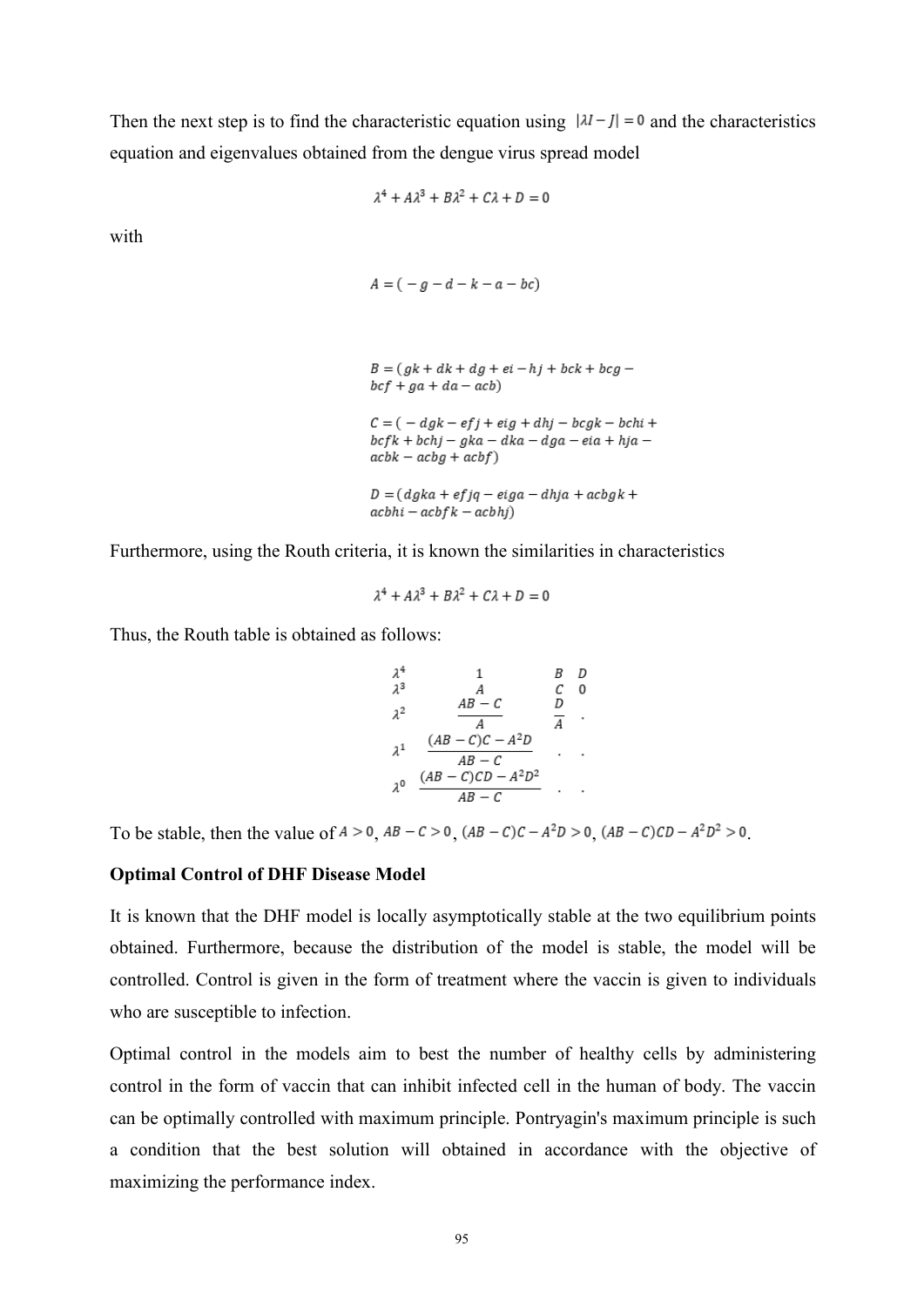Equations *state* :  $\dot{x} = f(x(t), u(t), t)$  with  $\begin{bmatrix} s \\ l \\ r \end{bmatrix}$  than *state* become  $\begin{bmatrix} aS - bSI - bSV - dS \\ bSI - wI - mnl - qIT \\ qIT - \mu T - pTV \\ mnl + pTV - (c1 + c2)V \end{bmatrix}$  $\dot{x} =$ 

The performance index equation is based on the following equation:

$$
J(u) = \int_{t_0}^{t_1} L(x(t), u(t), t) dt
$$

where  $t_0$  is the start time,  $t_f$  is the end time,  $x(t)$  is the state variable and  $u(t)$  is the control variable. The performance index equation is expressed as a system from the initial state to the final state, namely:

$$
J(T, u) = \int_{t_0}^{t_f} (T - A(u(t))^2) dt
$$

where T is the initial state of healthy cells, A is the weight parameter used in the control and  $u(t)$  is the vaccin control. Then, the maximum value of  $J(u)=1/2$  for  $u(t)=1$  which indicates that the vaccine is working optimally so that the weight parameter can be assumed to be A=1/2  $\gamma$  where  $\gamma$  is the controlling weight in the form of treatment. Furthermore, u is squared so that it becomes a quadratic function  $u^2$  to maximize the action of the vaccine by multiplying it so that the performance index for the model of the spread of DHF is as follows:

$$
J(T, u) = \int_{t_0}^{t_f} (T - \frac{1}{2} \gamma(u(t))^2) dt
$$

boundary conditions  $t_0 < t < t_f$  and  $0 \le u(t) \le 1$ 

where  $t_0$  is the initial time when DHF-infected cells are given the drug and  $t_f$  is the final time when DHF-infected cells are given the vaccin. Then, based on Pontryagin's maximum principle, the step is to determine the Hamiltonian function, which is as follows:

$$
H(x(t), u(t), \lambda(t), t) = L(x(t), u(t), t) +
$$
  
\n
$$
\lambda(t)f(x(t), u(t), t)
$$
  
\n
$$
= (T - \frac{1}{2}\gamma(u(t))^2) + (\lambda_1 \quad \lambda_2 \quad \lambda_3 \quad \lambda_4)
$$
  
\n
$$
\begin{pmatrix} aS - bSI - bSV((1 - u(t)) - dS) \\ bSI - wI - m\eta - qIT \\ qIT - \mu T - pTV((1 - u(t)) \\ m\eta I + pTV - (c1 + c2)V \end{pmatrix}
$$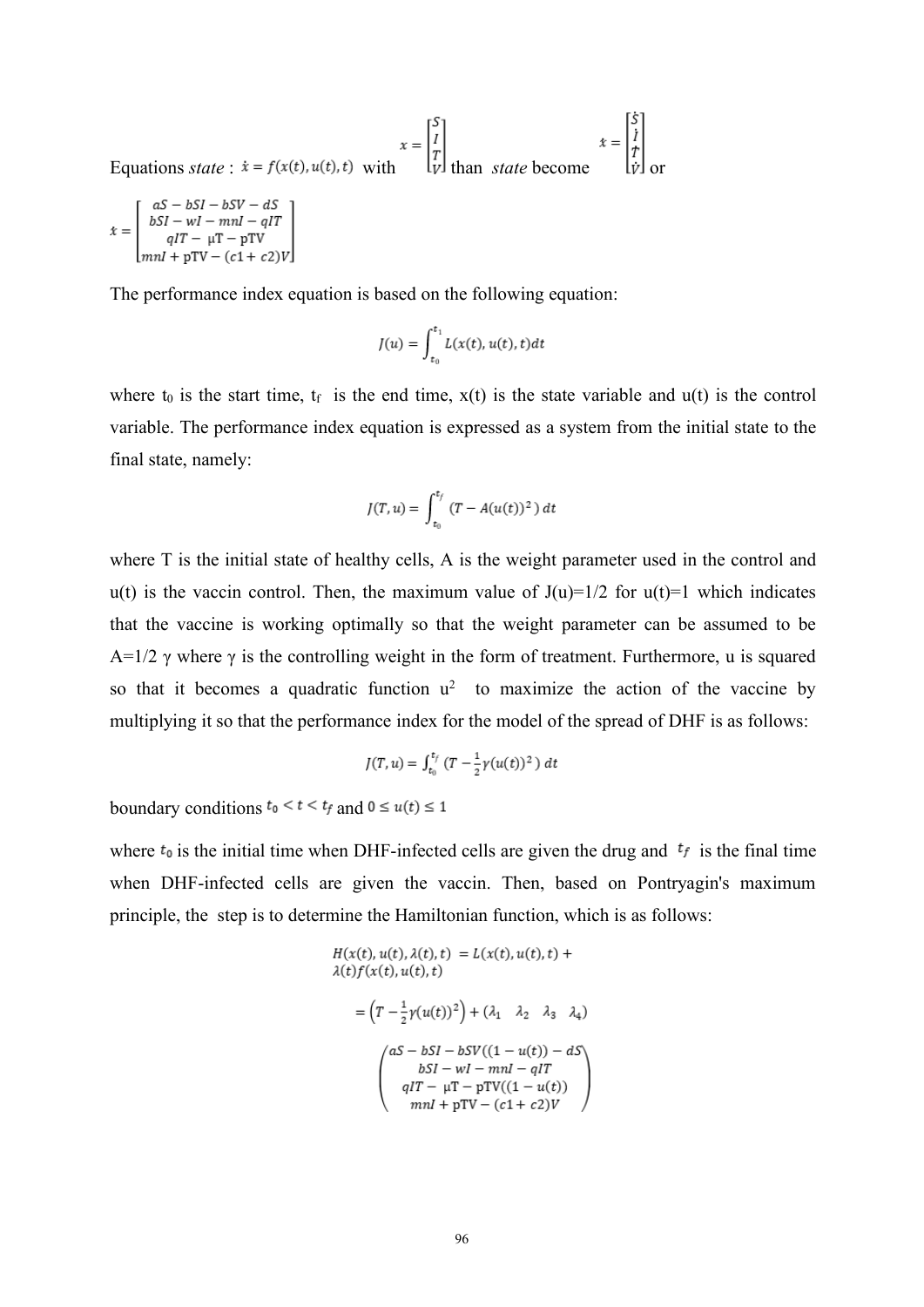Then, the last step is to substitute the  $u^*$  (t) equation that has been obtained into the state equation to obtain the optimal solution form. Here are the results of the optimal system of equations obtained:

$$
S = \frac{\partial H}{\partial \lambda_1} = aS - bSI - bSV((1 -
$$
\n
$$
\left(\min\left(\max\left(0, \frac{V(\lambda_1 bS + \lambda_3 pT)}{y}\right), 1\right)\right) - dS
$$
\n
$$
\dot{I} = \frac{\partial H}{\partial \lambda_2} = bSI - wI - mnl - qIT
$$
\n
$$
\dot{V} = \frac{\partial H}{\partial \lambda_3} = qIT - \mu T - pTV((1 -
$$
\n
$$
\left(\min\left(\max\left(0, \frac{V(\lambda_1 bS + \lambda_3 pT)}{y}\right), 1\right)\right))
$$
\n
$$
T = \frac{\partial H}{\partial \lambda_4} = mnl + pTV - (c1 + c2)V
$$

Based on the description above, to get S, I, T, and V from the best form of  $u^*$  (t), it is necessary to solve the nonlinear state and costate equations. Since nonlinear systems difficult to solve analytically, we can use solved numerically. For the model we consider  $a = 7$ ,  $b =$ 0,007,  $d = 0.00000043$ ,  $w = 0.09$ ,  $n = 90.67$ ,  $m = 0.02$  c1= 11, c2= 18,  $p = 5$ , dan q = 10.

The optimal control on the DHF distribution model obtained can be described in graphical form. The results of the optimal system of equations that have been obtained are simulated using the MATLAB application. In the simulation of DHF spread model by defining several parameters.



**Figure 3. Simulation of the spread of DHF before given a controller**

Its clear from fig 3 tend to improve from time to time. There are several simulations represented by several different images. However that everything in the picture shows that the spread of the dengue virus is increasing.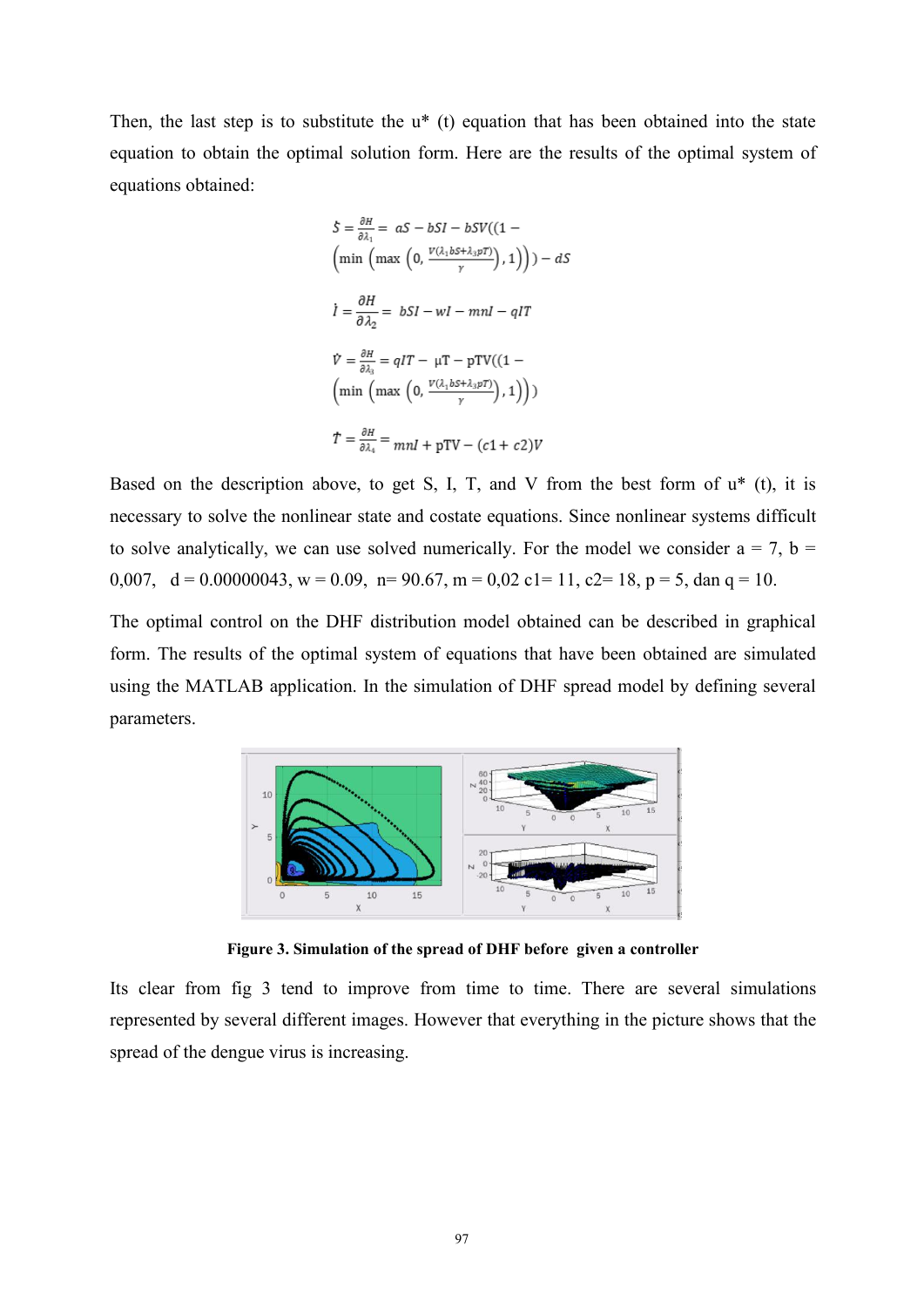

**Figure 4. Simulation of the spread of DHF after being given a controller**

Furthermore, in the next simulation fig 4 using the existing control variables, it is very clear that the DHF virus cells and infected cells are decreasing while healthy cells tend to increase over time.

# **CONCLUSION**

Based on the results and discussion of this research, the following conclusions can be drawn:

**1.** The model of the spread of DHF in the human body can be written as follows:

$$
f_1(S, I, V, T) = aS - bSI - bSV - dS
$$
  

$$
f_2(S, I, V, T) = bSI - wI - mnl - qIT
$$
  

$$
f_3(S, I, V, T) = qIT - \mu T - pTV
$$
  

$$
f_4(S, I, V, T) = mnl + pTV - (c1 + c2)V
$$

**2.** The simulation results obtained show that the treatment given to the maximum can increase the number of cells and reduce the number of cells infected with DHF.

## **ACKNOWLEDGMENT**

Thank you to the DIPA PNBP of Lambung Mangkurat University 2021 with No : SP DIPA - 023.17.2.677518/2021 and SK Rector No : 697/UN8/PG 2021 for being willing to fund this research activity.

# **REFERENCE**

[1] Affandi, P., Faisal 2018. *Optimal control mathemathical SIR model of malaria spread in South Kalimantan*, Journal of Physics: Conference Series 1116 (2), 02200.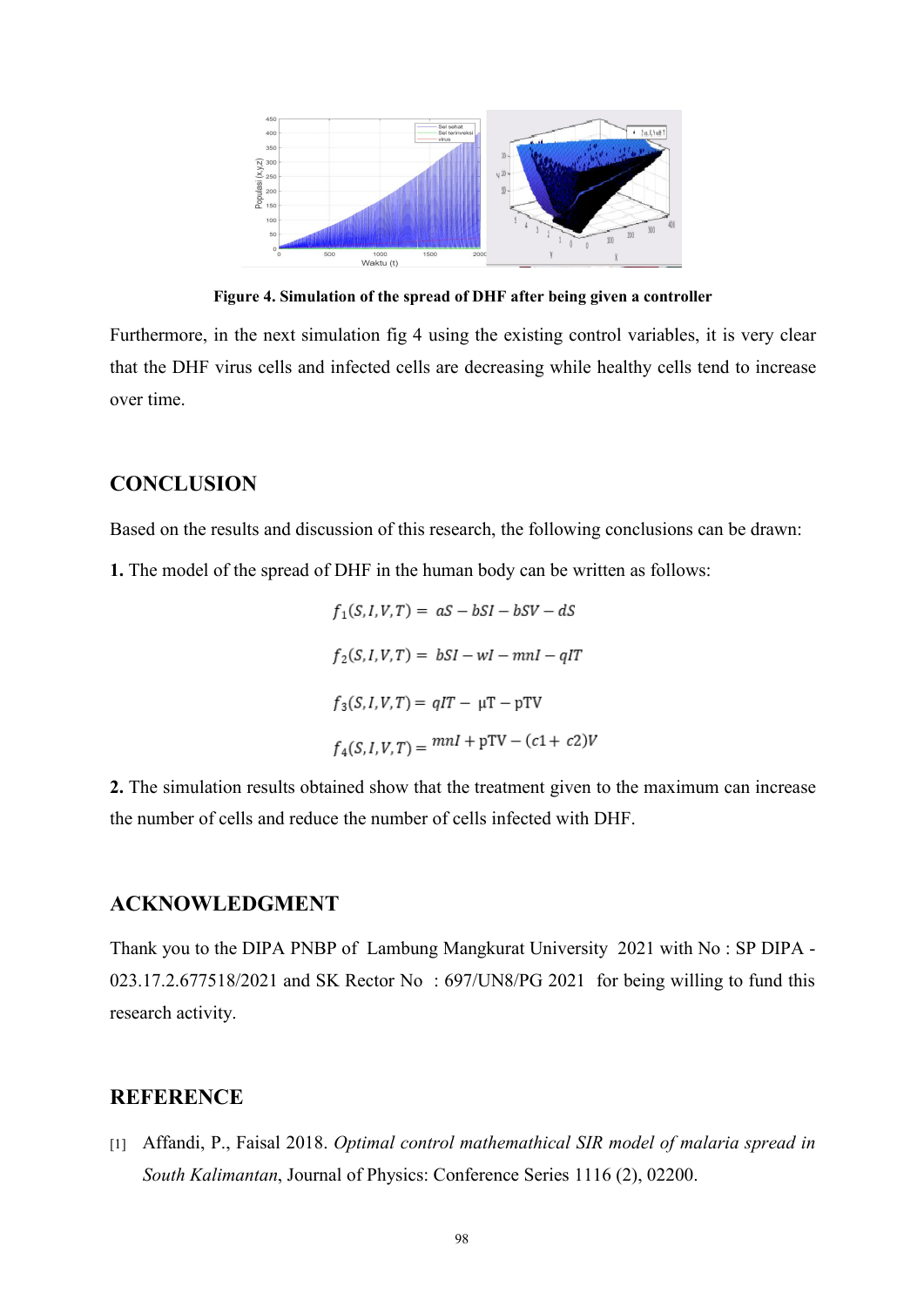- [2] Affandi, P., 2020. *Optimal control for dysentery epidemic modelwith treatment*,International Journal of Scientific and Technology Research, 2020, 9(3).
- [3] Affandi, P., Salam N2021. Optimal Control of diarrhea Disease model with Vaccination and Treatment, Journal of Physics: Conference Series, 2021, 1807(1), 012032.
- [4] Affandi P., Faisal. (2017). Optimal Control Model of Malaria Spread in South Kalimantan, Halaman 54-61.
- [5] Affandi, P., 2017. *Kendali Optimal pada Penentuan Interval Waktu dan Dosis Optimal pada Penyakit Malaria*. https://publikasi ilmiah.ums.ac.id /handle/11617/10150.
- [6] Affandi, P., 2019. Kendali Optimal Pada Model Penyakit Scabies. Konferensi Pendidikan Nasional 1 (1), 187-196.
- [7] Kermack, W. O. and McKendrick, A. G., 1927. A Contribution to the Mathematical Theory of Epidemics, Royal Society.
- [8] Bellomo, N.& L. Preziosi. 1995. *Modelling Mathematical Method and Scientific Computation* . CRC press. Florida.
- [9] Lotfi Tadj, A.M Sarhan, Awad El-Gohary Optimal control of an inventory system with ameliorating and deteriorating items. Applied Sciences 243-255.
- [10] Affandi, P., 2015, Optimal Inventory Control Stochastic With Production Deteriorating. IOP Conference Series: Materials Science and Enginering, 300 (2018) 012019 doi:10.1088/1757-899X/300/1/012019.
- [11] Esteva, L., dan Vargas, C., 1998, Analysis of a Dengue Disease Transmission Model, Mathematical Biosciences, 150, 131-151.
- [12] Sheng-Qun Deng 1., Xian Yang 1., 2020. A Review on Dengue Vaccine Development, National Library of Medicine.
- [13] Puntani Pongsumpun1., 2019. Optimal control of the dengue dynamical transmission with vertical transmission. Advances in Diffrence Equations. A Springer open Journal.
- [14] Laporan Dinas Kesehatan Kota Banjarmasin. Kasus DBD Di Kota Banjarmasin Tahun 2013-2016. Banjarmasin: Dinas Kesehatan Kota Banjarmasin Provinsi Kalimantan Selatan; 2016.
- [15] Data Profil Kesehatan Propinsi Kalimantan tahun 2019.
- [16] Katrina Pareallo., W. Sanusi, 2018. Kontrol optimal pada model epidemik SIR penyakit demam berdarah *Indonesian Journal of Fundamental Sciences Vol.4,No.2, October 2018.*
- [17] Rodrigues, H.S., Monteiro, M.T.T., dan Torres, D.F.M., 2010, Insecticide Control in a Dengue Epidemics Model, *Numerical Analysis and Applied Mathematics*, 1281, 979-982.
- [18] Dumont, Y., dan Chiroleu, F.,, 2010, Vector Control for the Chikungunya